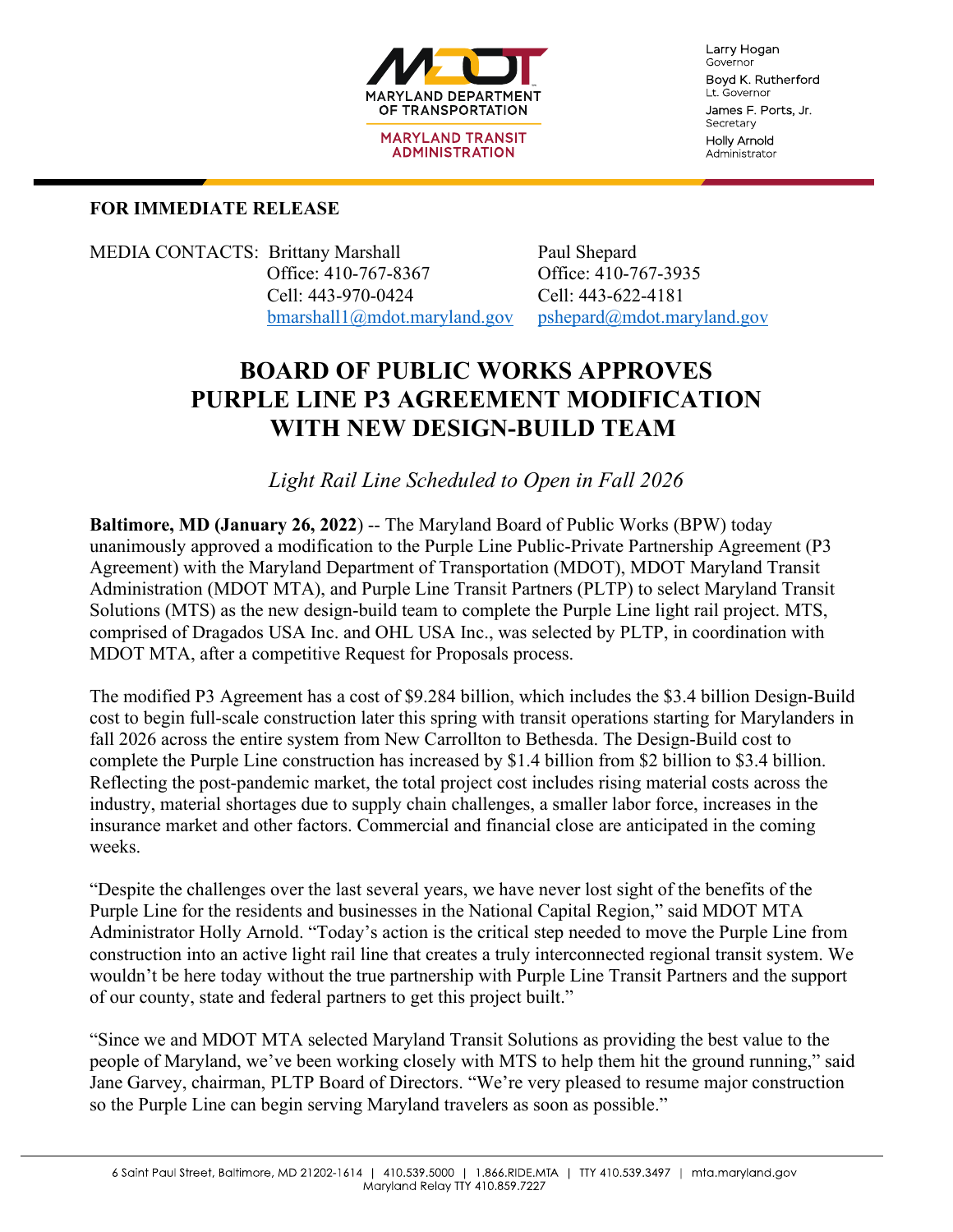#### **BENEFITS OF THE PURPLE LINE**

The 16.2-mile, 21-station Purple Line between New Carrollton in Prince George's County and Bethesda in Montgomery County is a critical infrastructure project expanding transit opportunities in two of the most populated counties in the state. The project will offer convenient east-west transit access for jobs, school, shopping and recreation, and provide connections across the region with links to five branches of Metrorail, three MARC commuter rail lines, Amtrak and a host of bus services.

The Purple Line will relieve vehicle traffic in the National Capital region – one of the most congested areas of the country – and will spur economic growth through community revitalization and job creation. Project construction supports more than 6,000 jobs, with 26% for design services going to small and minority-owned businesses and 22% for construction going to small and minority-owned businesses. The Purple Line also will expand opportunities for Marylanders by MDOT partnering with Montgomery and Prince George's counties on transit-oriented development and economic development around Purple Line stations.

#### **P3 AGREEMENT SUMMARY**

The overall \$9.284 billion P3 Agreement to deliver the Purple Line for Marylanders includes several elements: the MTS design-build contract to complete design and construction; Purple Line Transit Operators to operate and maintain the line for 30 years; PLTP to provide management oversight of all elements of the Purple Line for the life of the project; and MDOT to repay debt and equity.

The P3 Agreement modification also shortens, clarifies and streamlines the process for any dispute resolution between parties. Separate and distinct from the dispute resolution process, the P3 Agreement also was modified to remove the right to unconditionally terminate the P3 Agreement for extended delay (utilized by the previous design-build contractor as a basis to leave the project). The right to conditionally terminate for extended delay also has been narrowed. The contractor can conditionally elect to terminate in the case of an extended "force majeure" event that is out of the control of either party, such as war, an act of terrorism, fire and flood, but that is not a unilateral right and the owner can elect to continue in that event.

The P3 model enables the state to leverage investment and expertise from the private sector to design, build, finance, operate and maintain the light rail line. The P3 is an innovative solution to deliver this long-planned link between Prince George's and Montgomery counties. Private sector funding for the Purple Line allows the state to balance limited Transportation Trust Fund resources and honor infrastructure commitments across the state.

Without the P3 model and its financing and operating components, MDOT MTA would not be able to expand transit into the National Capital Region without incurring additional cost to establish operations outside its core Baltimore service area.

#### **FINANCING THE PURPLE LINE**

Factors influencing the updated Purple Line cost in the post-pandemic world would have impacted the project regardless of selected partners or previous bids. Supply chain issues, rising material costs, labor shortages and insurance increases – all of which carry their own costs and also affect industry risk assessment and allocation – could not have been foreseen prior to the pandemic. MDOT, other government agencies, local jurisdictions and private firms across the nation are experiencing significant increases on major projects due to these and other related factors.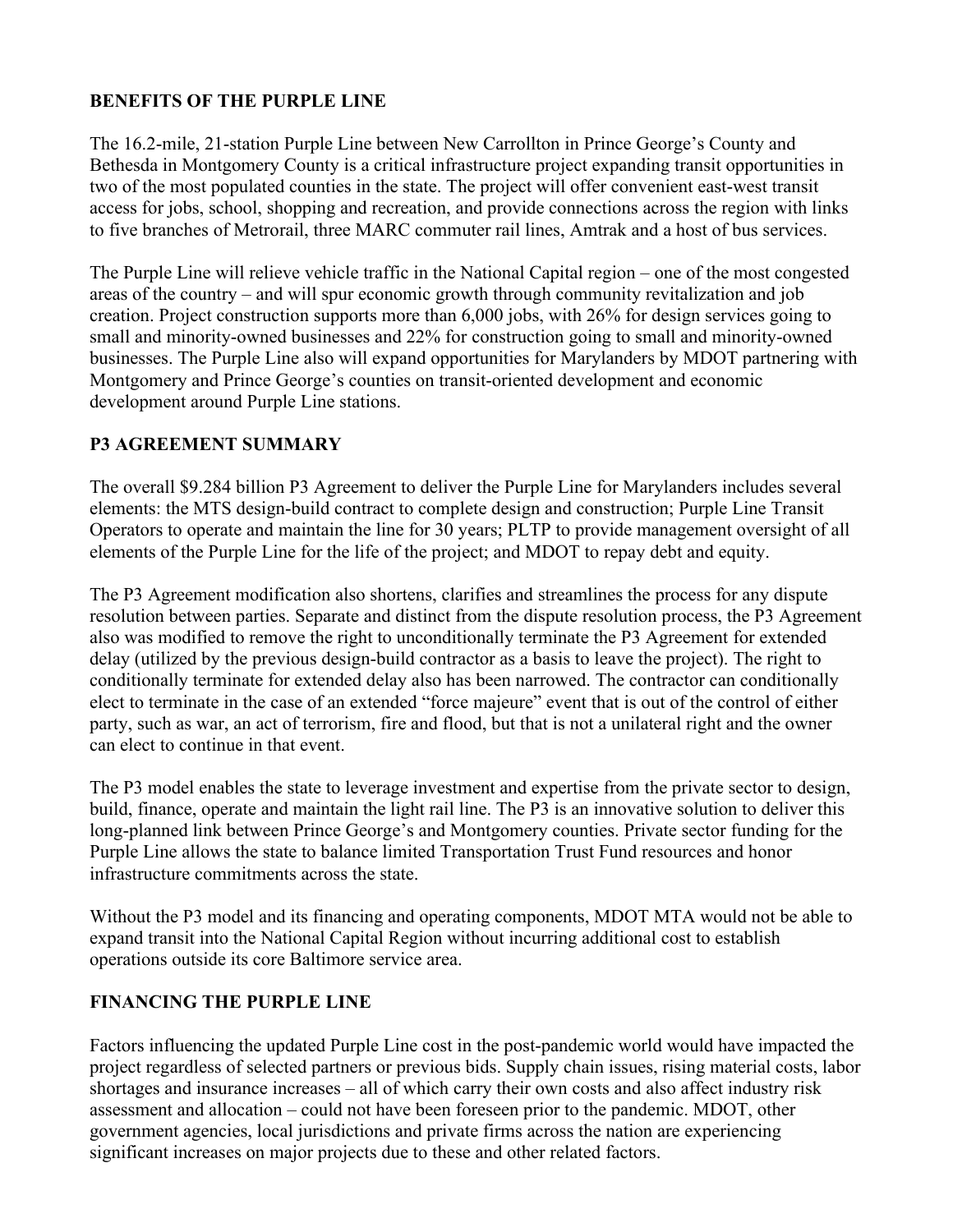Due to all of these factors and the post-pandemic market, the Design-Build cost has increased by \$1.4 billion from \$2 billion to \$3.4 billion to complete the Purple Line construction. The project, which originally was scheduled to be complete in March 2022, will be open for service for Marylanders in Fall 2026.

As outlined in the BPW agenda item, the P3 Agreement cost in 2016 was \$5.59 billion, with a BPW approved modification of \$250 million in December 2020. Today, BPW approved the additional P3 Agreement modification of \$3.444 billion and the revised total projected P3 Agreement cost of \$9.284 billion.

PLTP will finance the additional project cost through a combination of debt and equity that will be repaid through availability payments made by the state. PLTP also has agreed to reduce its rate of return – essentially what it gets back on the project – by 20%. The P3 Agreement includes operational and performance targets that must be met by the partners in order to receive the full availability payments.

| Design-build Contract<br>Settlement Payment<br>Work completed by MDOT MTA since Sept. 2020<br><b>Operations and Maintenance</b><br>Insurance | 2016 Funding<br>$(2016 - 2052)$<br>1,971,885<br>1,744,297 | 2022 Funding<br>$(2016 - 2056)$<br>3,435,839<br>250,000<br>218,673<br>1,977,179 |  |
|----------------------------------------------------------------------------------------------------------------------------------------------|-----------------------------------------------------------|---------------------------------------------------------------------------------|--|
| Capital Renewal                                                                                                                              | 272,638<br>289,144                                        | 340,642<br>295,908                                                              |  |
| Financing                                                                                                                                    | 1,312,036                                                 | 2,765,759                                                                       |  |
| Total P3 Agreement                                                                                                                           | 5.590,000                                                 | 9.284,000                                                                       |  |

# **P3 Agreement Cost Overview**

\$ in Millions

#### **DESIGN-BUILD CONTRACTOR**

As outlined above, the Design-Build cost has increased by \$1.4 billion from \$2 billion to \$3.4 billion to complete the Purple Line construction, reflecting the post-pandemic market with rising material costs across the industry, material shortages due to supply chain challenges, a smaller labor force, increases in the insurance market and other factors. The project, which originally was scheduled to be complete in March 2022, will open for service for Marylanders in Fall 2026.

As the new design-build contractor, MTS brings strong leadership experience and a track record of completing major and complex infrastructure and delivering transit projects. MDOT is confident MTS will deliver a completed project in the shortest time possible.

MTS is comprised of Dragados USA Inc. and OHL USA Inc. Dragados comes to the Purple Line with immense experience in delivering transit systems. Among their notable projects are the \$2.4 billion Los Angeles International Airport Automated People Mover and three light rail projects in Canada with a combined value of \$5.5 billion. Dragados was ranked sixth on Engineering News Record's 2020 Top Transportation Contractors List. OHL has more than a century of infrastructure construction experience and is ranked number 15 on Engineering News Record's 2020 Top 50 Domestic Heavy Contractors List.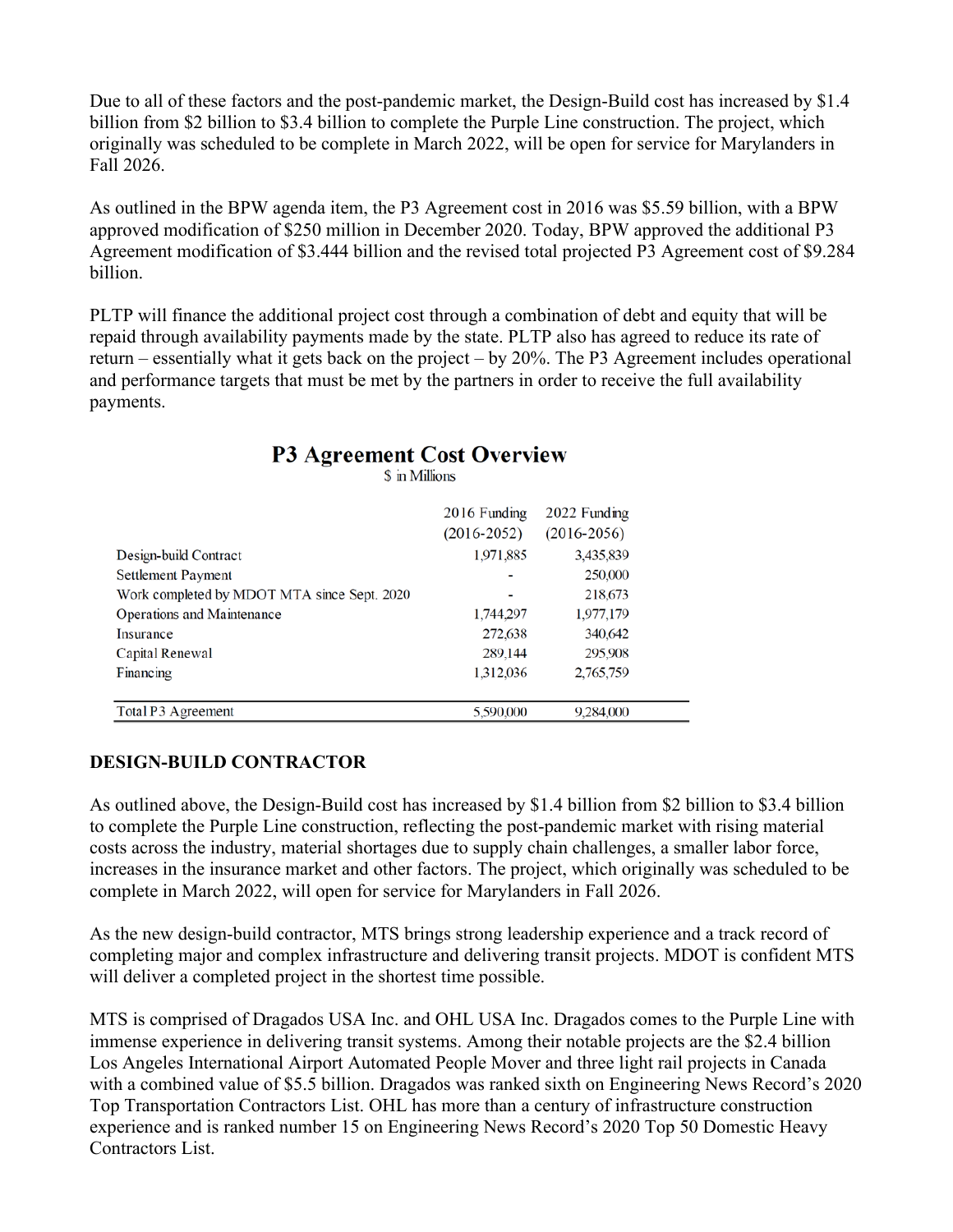## **DESIGN-BUILD CONSTRUCTION SCHEDULE**

MTS will begin mobilizing staff and equipment to begin full-scale construction later this spring. The team's updated construction schedule will enable the Purple Line to begin revenue service in fall 2026 and will allow for the entire light rail line to open at the same time instead of opening in phases as proposed previously. This approach will enable the Purple Line to provide seamless, system-wide benefits from day one.

Following Financial and Commercial Close in the coming weeks, MTS will start full-scale construction in spring 2022.

The Light Rail vehicles are continuing in production in Elmira, N.Y. Of the 28 Light Rail vehicles, eight are complete and available for shipment now; an additional eight are complete and are undergoing static testing; and another eight are being assembled now.

In fall 2023, Light Rail vehicles are scheduled to arrive at the Glenridge Operations & Maintenance Facility in Prince George's County.

In summer 2024, the Test Track is expected to be complete for local testing and operator training.

In winter 2025, construction is scheduled to have progressed enough to allow systemwide testing and commissioning activities will be ongoing.

In fall 2026, revenue service is scheduled to begin on the full line with all 21 stations operational at one time. This approach will enable the Purple Line to provide seamless, system-wide benefits to Marylanders from day one.